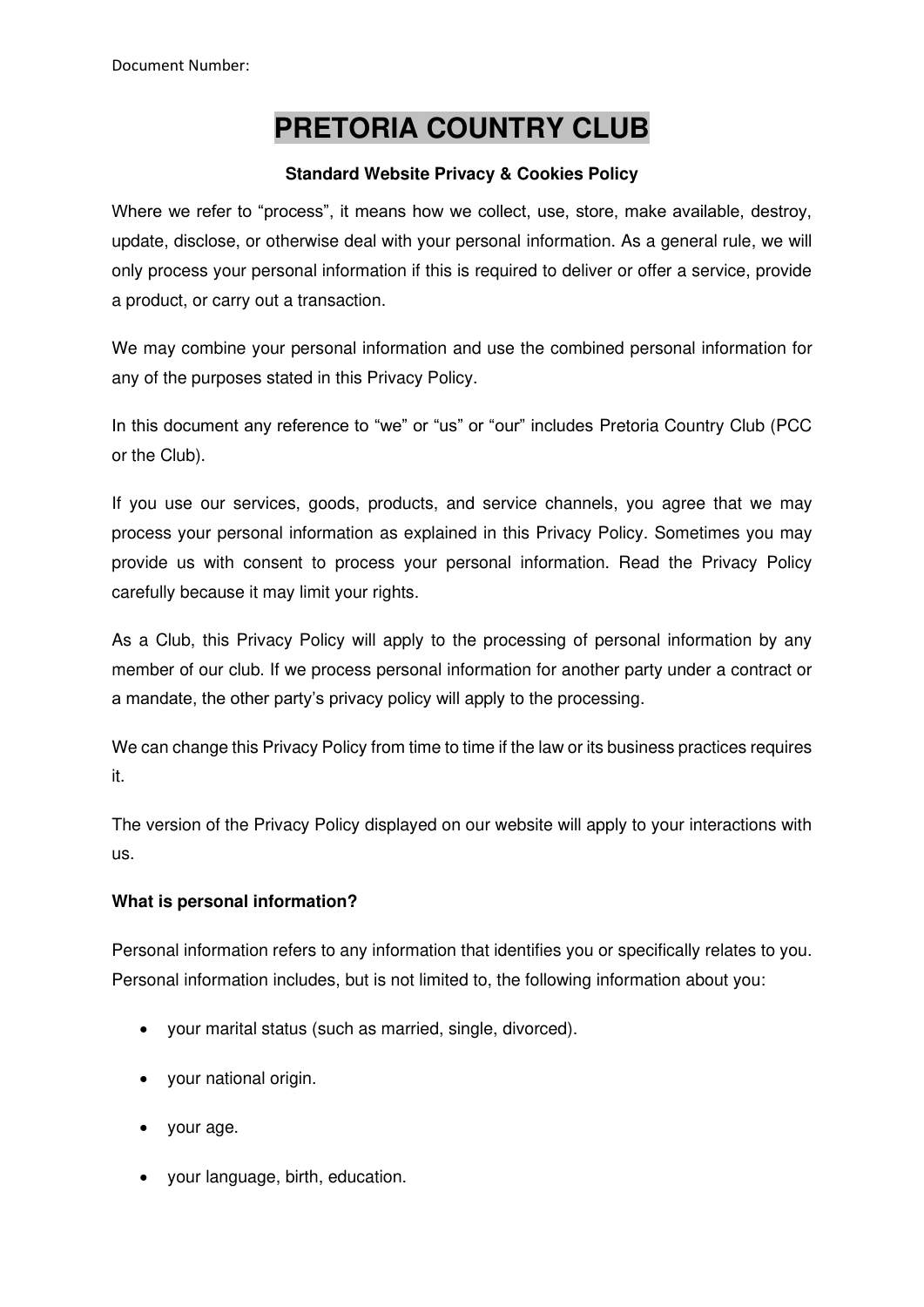- your identifying number (such as an employee number, identity number or passport number).
- your email address, physical address (such as residential address, work address or your physical location), telephone number.
- your gender.
- special personal information as explained below.

## **When will we process your personal information?**

We will only process your personal information for lawful purposes relating to the Club if the following applies:

- if you have consented thereto.
- if a person legally authorised by you, the law, or a court has consented thereto.
- if it is necessary to conclude or perform under a contract we have with you.
- if the law requires or permits it.
- if it is required to protect or pursue your, our or a third party's legitimate interest.

## **What is special personal information?**

Special personal information is personal information about the following:

- your race (such as when the Club submits reports to the Department of Labour in which statistical information must be recorded).
- your ethnic origin.

## **When will we process your special personal information?**

We may process your special personal information in the following circumstances:

- if you have consented to the processing.
- if the processing is needed to create, use, or protect a right or obligation in law.
- if the processing is for statistical or research purposes and all legal conditions are met.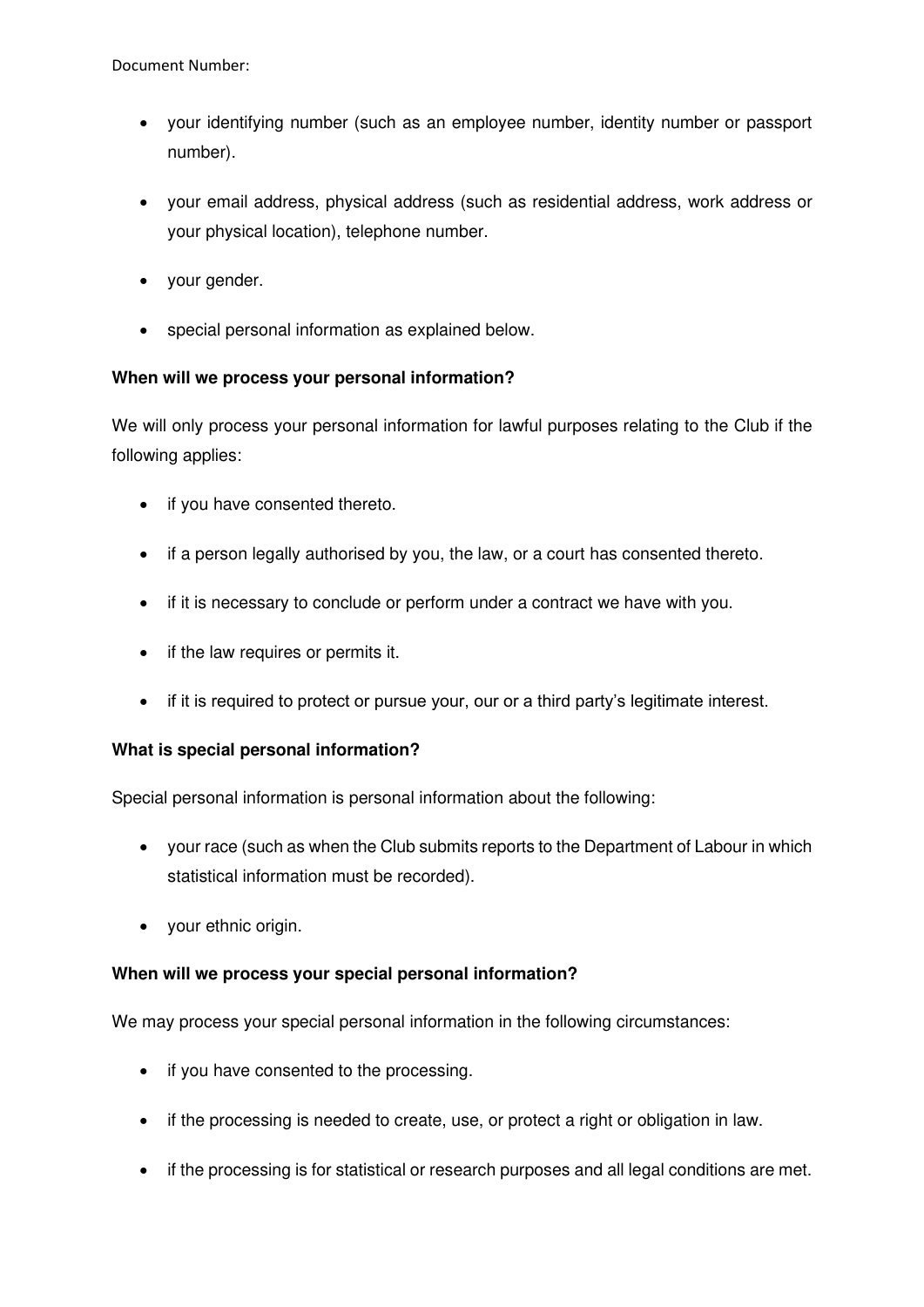- if the special personal information was made public by you.
- if the processing is required by law.

#### **When and from where do we obtain personal information about you?**

- We collect personal information from third parties that are directly integrated with our software platform.
- We collect information about you based on your use of our products, services, or service channels.
- We collect information about you based on how you engage or interact with us, such as via our support desk, emails, letters, telephone calls and surveys.

If the law requires us to do so, we will ask for your consent before collecting personal information about you from third parties.

The third parties from whom we may collect your personal information include, but are not limited to, the following:

- partners of our club for any of the purposes identified in this Privacy Policy.
- your spouse, dependents, partners, employer, and other similar sources.
- people you have authorised to share your personal information, such as a person that makes a travel booking on your behalf or a medical practitioner for insurance purposes.
- attorneys, tracing agents, debt collectors and other persons that assist with the enforcement of agreements.
- payment processing services providers, merchants, banks, and other persons that assist with the processing of your payment instructions, such as EFT transaction partners.
- law enforcement and fraud prevention agencies and other persons tasked with the prevention and prosecution of crime.
- regulatory authorities, industry ombudsman, governmental departments, and local and international tax authorities.
- trustees, executors or curators appointed by a court of law.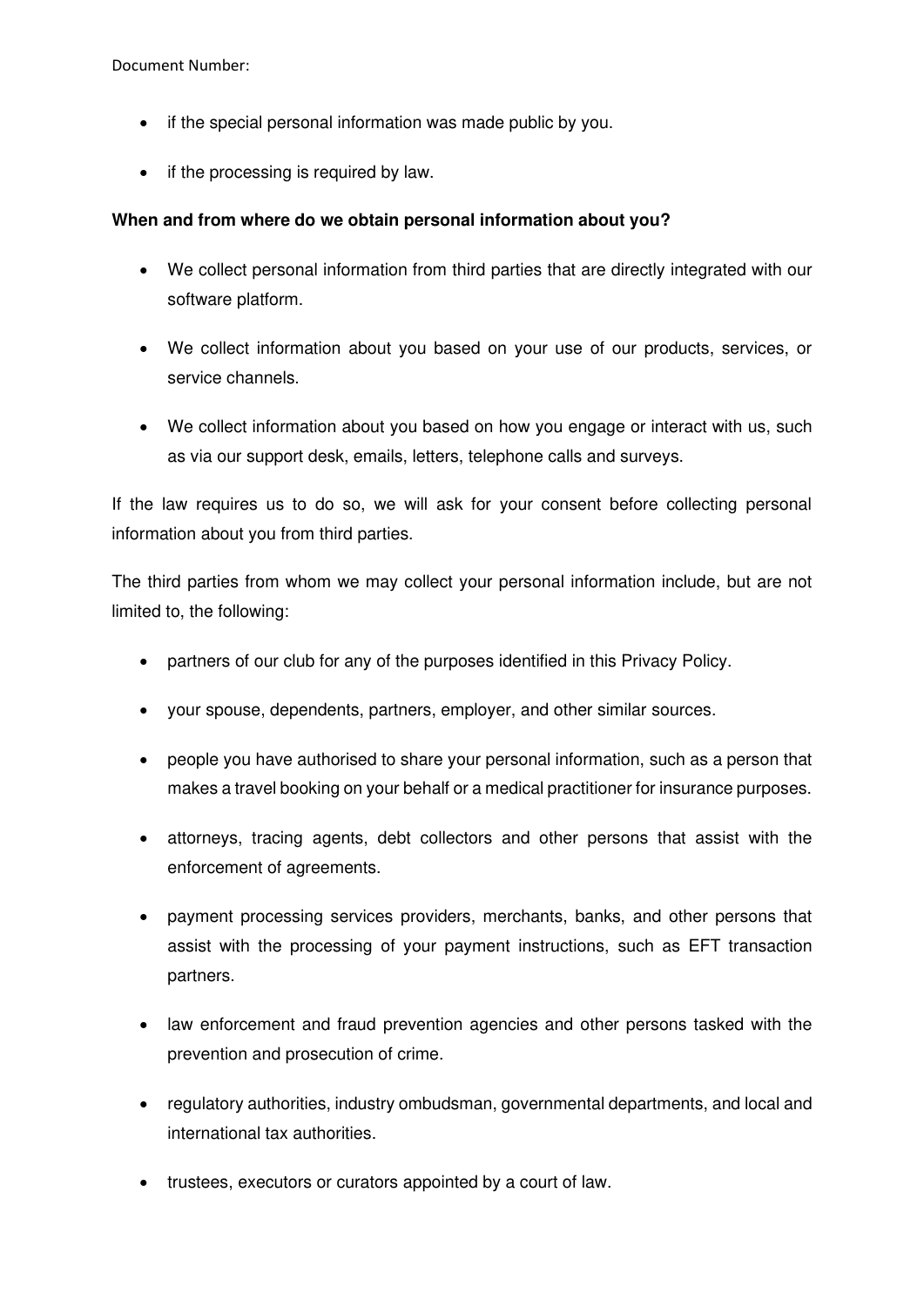- our service providers, agents and sub-contractors, such as couriers and other persons we use to offer and provide products and services to you.
- courts of law or tribunals.
- participating partners, whether retail or online, in our customer loyalty reward programmes.

#### **What are the reasons for which we need to process your personal information?**

We will process your personal information for the following reasons:

- to provide you with products, goods, and services.
- to market our products, goods, and services to you.
- to respond to your enquiries and complaints.
- to comply with legislative, regulatory, risk and compliance requirements (including directives, sanctions, and rules), with voluntary and involuntary codes of conduct and industry agreements or to fulfil reporting requirements and information requests.
- to conduct market and behavioural research, including scoring and analysis to determine if you qualify for products and services or to determine your credit or insurance risk.
- to develop, test and improve products and services for you.
- for historical, statistical and research purposes, such as market segmentation.
- to process payment instruments.
- to create, manufacture and print payment issues (such as a payslip).
- to enable us to deliver goods, documents, or notices to you.
- for security, identity verification and to check the accuracy of your personal information.
- to communicate with you and carry out your instructions and requests.
- for customer satisfaction surveys and promotional offerings.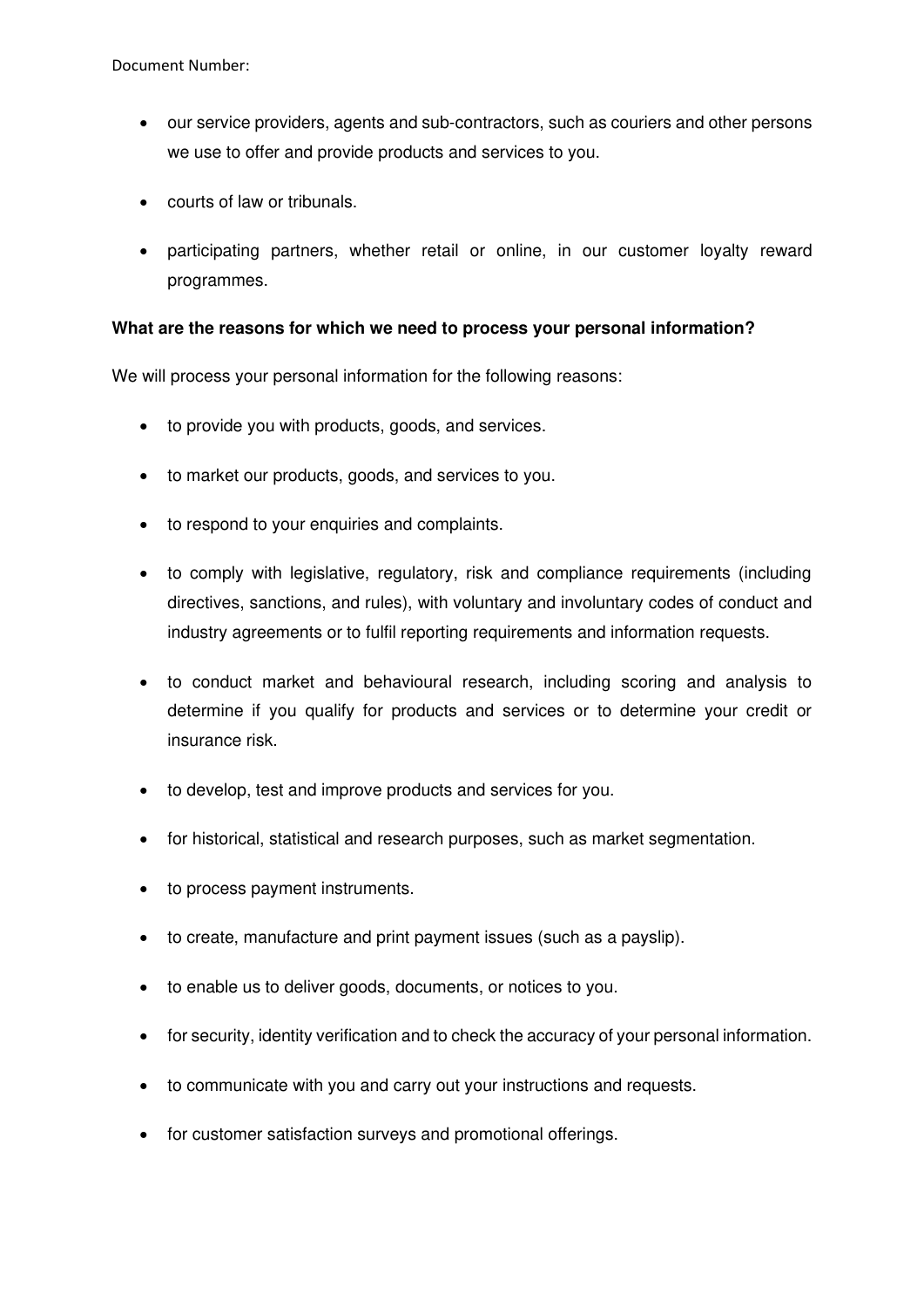- to enable you to take part in customer loyalty reward programmes; to determine your qualification for participation, earning of reward points, and your rewards level; to monitor your buying behaviour with our rewards partners to allocate the correct points or inform you of appropriate products, goods, and services in which you may be interested; or to inform our reward partners about your purchasing behaviour.
- to enable you to take part in and make use of value-added products and services.
- for any other related purposes.

## **How do we use your personal information for marketing?**

- We will do this in person, by post, telephone, or electronic channels, such as SMS, email, and fax.
- In all cases, you can request us to stop sending marketing communications to you at any time.

## **When how and with whom do we share your personal information?**

In general, we will only share your personal information if any one or more of the following apply:

- if you have consented to this.
- if it is necessary to conclude or perform under a contract we have with you.
- if the law requires it.
- if it is necessary to protect or pursue your, our, or a third party's legitimate interest.

# **What are your duties and rights regarding the personal information we have about you?**

You must provide proof of identity when enforcing the rights below.

You must inform us when your personal information changes.

Please refer to our Promotion of Access to Information Act 2 of 2000 Manual (PAIA Manual) for further information on how you can give effect to the rights listed below. Download the PAIA Manual.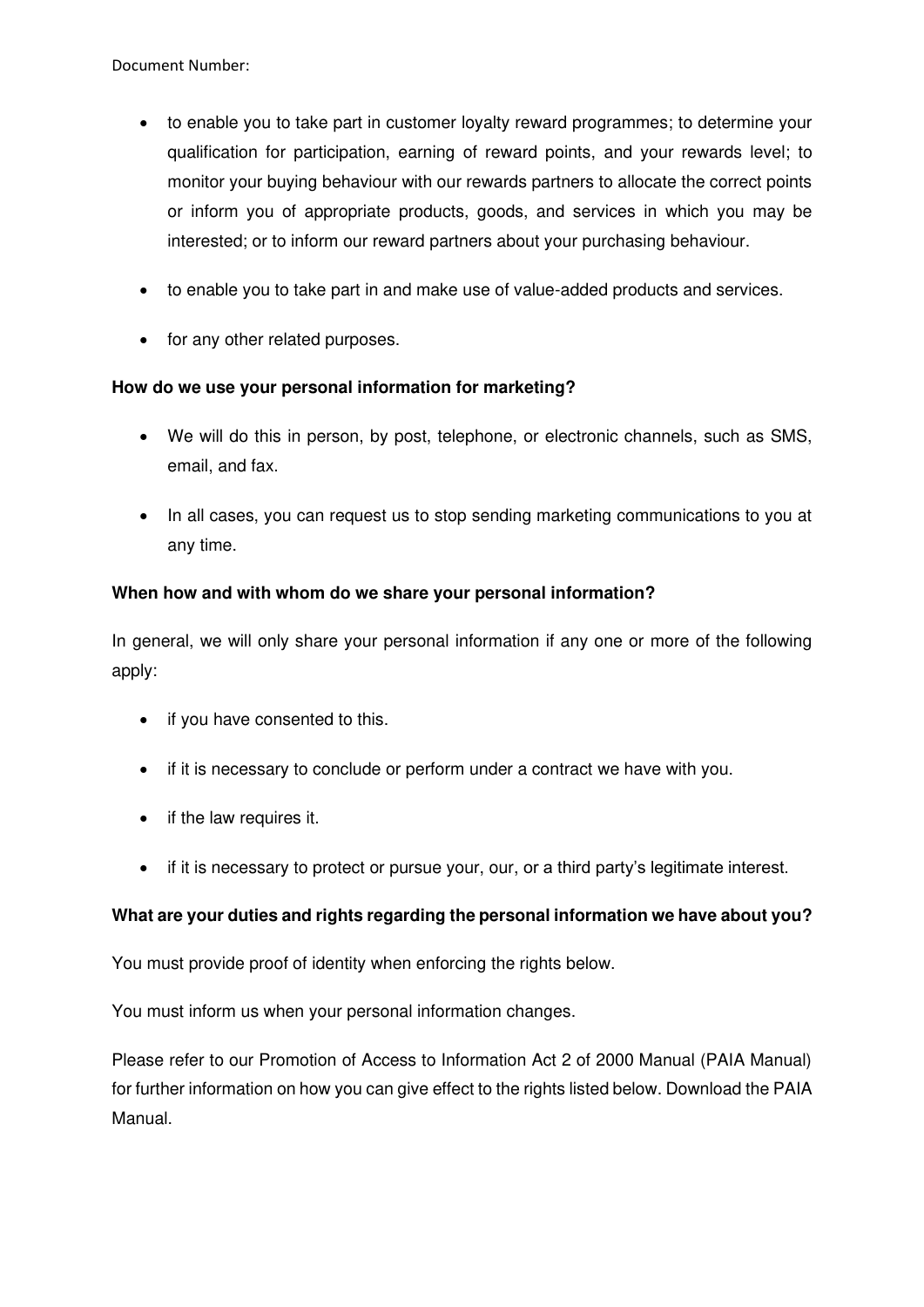You have the right to request access to the personal information we have about you by contacting us. This includes requesting:

- confirmation that we hold your personal information.
- a copy or description of the record containing your personal information.
- the identity or categories of third parties who have had access to your personal information.

We will attend to requests for access to personal information within a reasonable time. You may be required to pay a reasonable fee to receive copies or descriptions of records or information about third parties.

You have the right to request us to correct or delete the personal information we have about you if it is inaccurate, irrelevant, excessive, out of date, incomplete, misleading, obtained unlawfully, or we are no longer authorised to keep it. You must inform us of your request in writing. Please refer to our PAIA Manual for further information in this regard, such as the process you should follow to give effect to this right. It may take up to 15 business days for the change to reflect on our systems. We may request documents from you to verify the change in personal information.

A specific agreement that you have entered into with us may determine how you must change your personal information provided at the time when you entered into the specific agreement. Please adhere to these requirements. If the law requires us to keep the personal information, it will not be deleted upon your request. The deletion of certain personal information may lead to the termination of your business relationship with us.

You may object on reasonable grounds to the processing of your personal information.

We will not be able to give effect to your objection if the processing of your personal information was and is permitted by law, you have provided consent to the processing, our processing is/was done according to your consent, or the processing is necessary to conclude or perform under a contract with you.

Where you have provided your consent for the processing of your personal information, you may withdraw your consent. If you withdraw your consent, we will explain the consequences to you. We may proceed to process your personal information even if you have withdrawn your consent if the law permits or requires it. It may take up to 15 business days for the change to reflect on our systems, during this time we may still process your personal information. You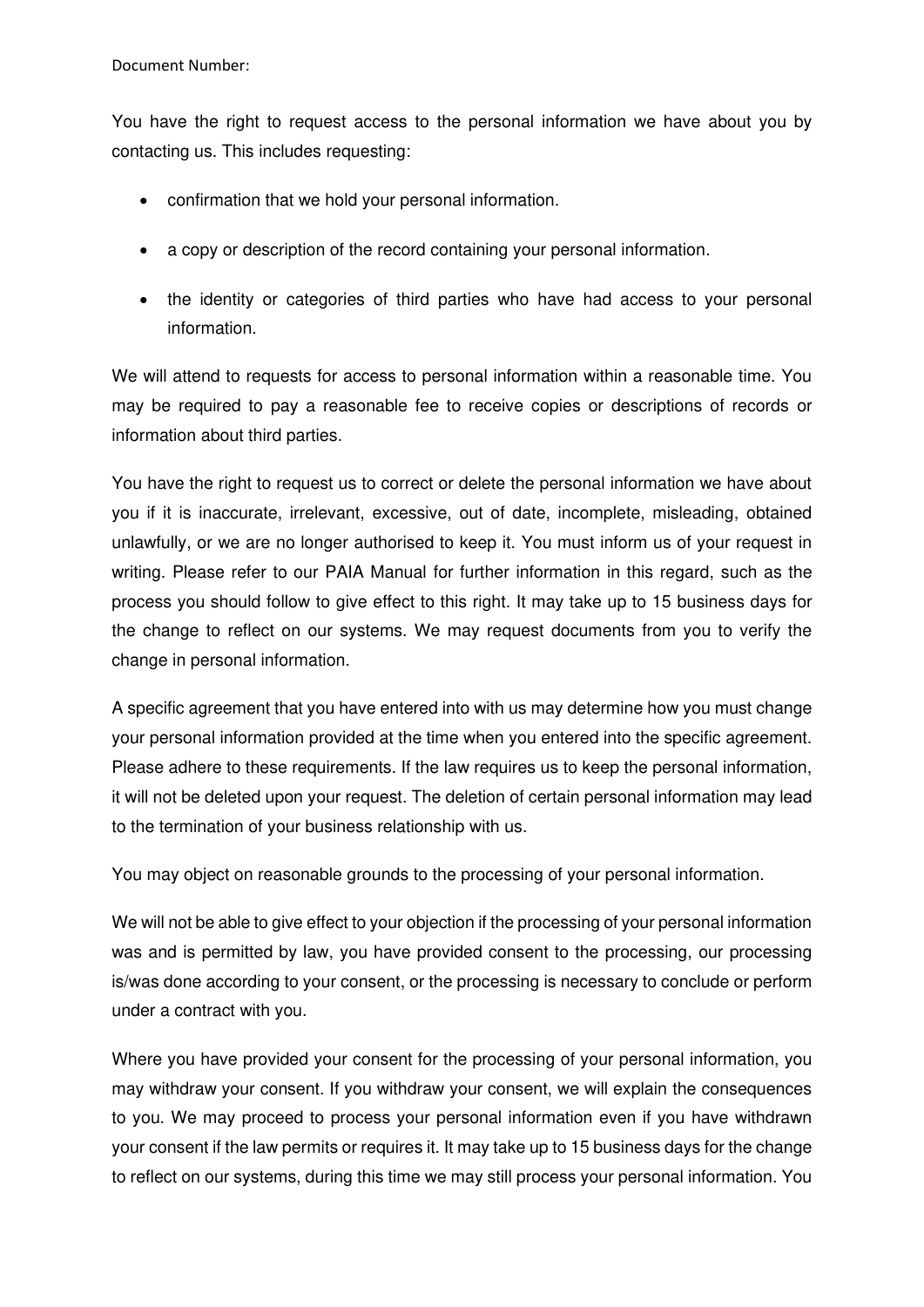must inform us of any objection in writing. Please refer to our PAIA Manual for further information in this regard, such as the process you should follow to give effect to this right.

You have a right to file a complaint with us or any Regulator with jurisdiction about an alleged contravention of the protection of your personal information by us. We will address your complaint as far as possible.

## **How do we secure your personal information?**

We will take appropriate and reasonable technical and organisational steps to protect your personal information according to industry best practices. Our security measures (including physical, technological, and procedural safeguards) will be appropriate and reasonable. This includes the following:

- keeping our systems secure (such as monitoring access and usage).
- storing our records securely.
- controlling access to our buildings, systems and/or records.
- safely destroying or deleting records.
- ensuring compliance with international ISO security standards.

You can also protect your personal information. Please visit the website of the relevant business you have established a business relationship with for more information.

## **How long do we keep your personal information?**

We will keep your personal information for as long as:

- the law requires us to keep it.
- a contract between you and us requires us to keep it.
- you have consented to us keeping it.
- we are required to keep it to achieve the purposes listed in this Privacy Policy.
- we require it for statistical or research purposes.
- a code of conduct requires us to keep it.